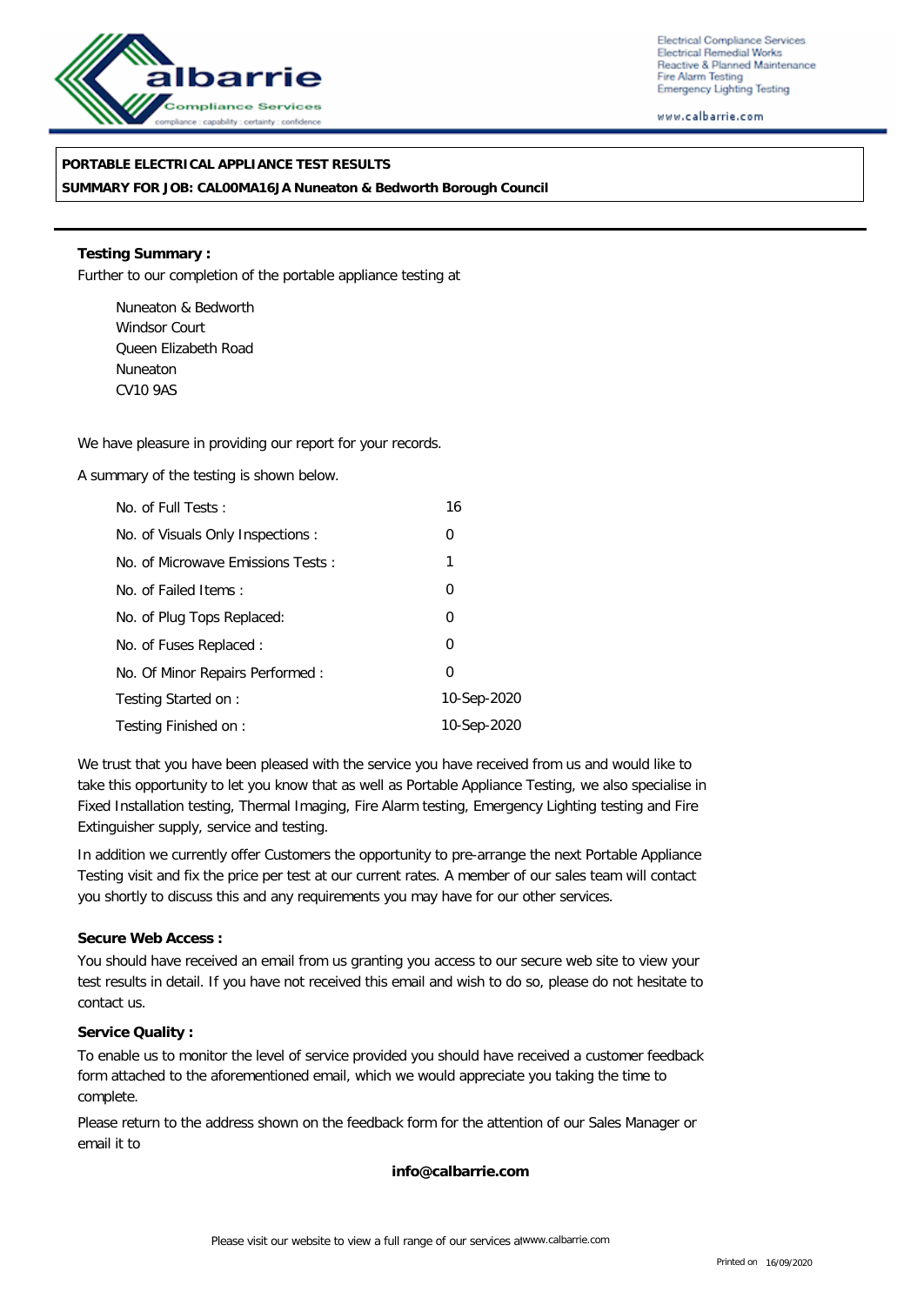

Electrical Compliance Services<br>Electrical Remedial Works<br>Reactive & Planned Maintenance<br>Fire Alarm Testing<br>Emergency Lighting Testing

www.calbarrie.com

## **CUSTOMER ACCEPTANCE**

| works as detailed. | I, the undersigned, confirm that the engineer has attended and carried out / completed to my satisfaction the |                 |
|--------------------|---------------------------------------------------------------------------------------------------------------|-----------------|
| Signature          |                                                                                                               |                 |
| <b>Print Name</b>  |                                                                                                               | Date 10/09/2020 |

**The Client was not present to sign off completion of this job.**